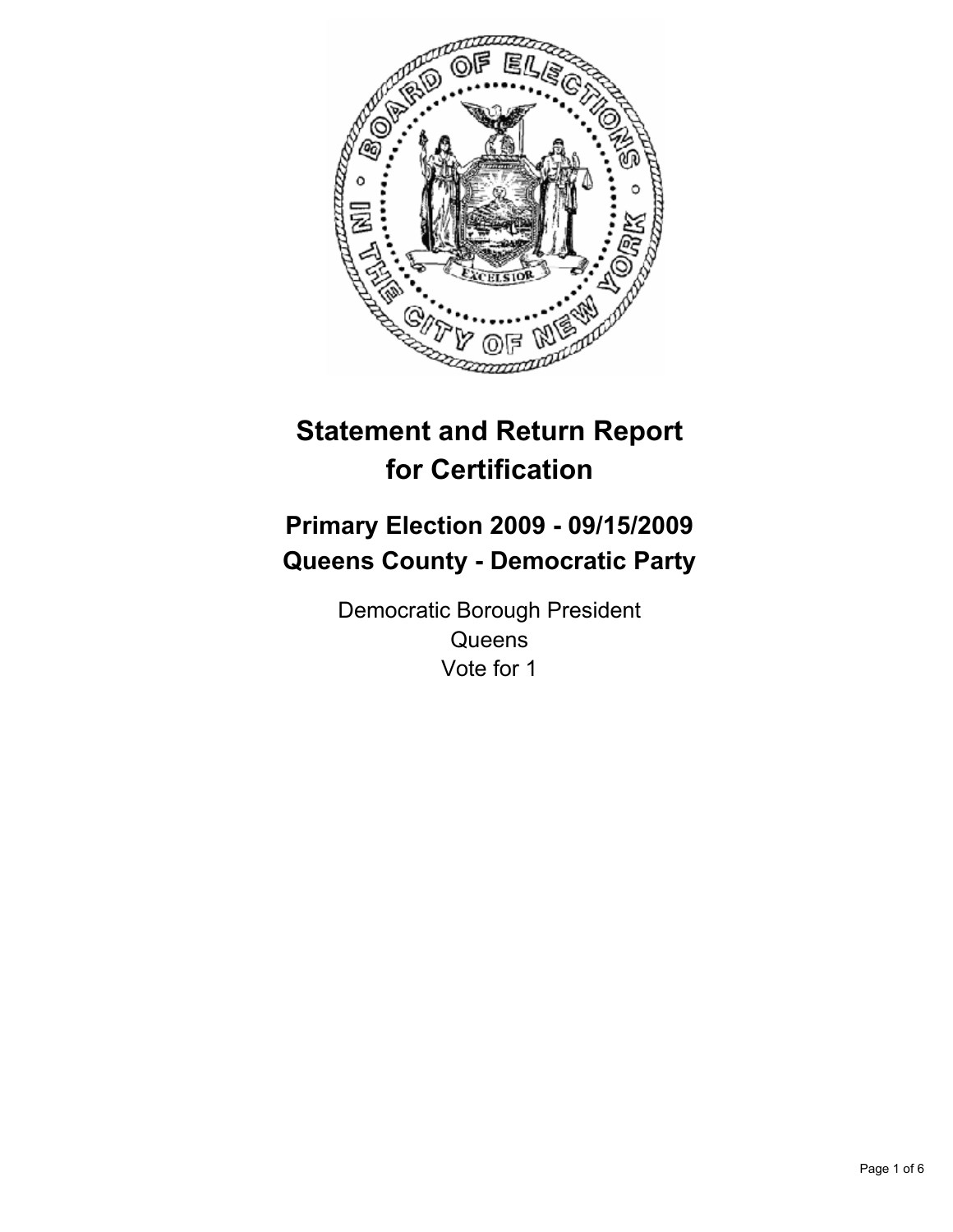

| <b>Total Votes</b>      | 3.785 |
|-------------------------|-------|
| ROBERT SCHWARTZ         | 570   |
| <b>HELEN M MARSHALL</b> | 2,523 |
| MARC C. LEAVITT         | 692   |
| AFFIDAVIT               | 76    |
| ABSENTEE/MILITARY       | 119   |
| <b>EMERGENCY</b>        | 10    |

#### **Assembly District 23**

| <b>EMERGENCY</b>        |       |
|-------------------------|-------|
| ABSENTEE/MILITARY       | 276   |
| AFFIDAVIT               | 20    |
| MARC C. LEAVITT         | 782   |
| <b>HELEN M MARSHALL</b> | 2,545 |
| ROBERT SCHWARTZ         | 517   |
| <b>Total Votes</b>      | 3.844 |

#### **Assembly District 24**

| <b>EMERGENCY</b>        | 8     |
|-------------------------|-------|
| ABSENTEE/MILITARY       | 167   |
| AFFIDAVIT               | 38    |
| MARC C. LEAVITT         | 1.102 |
| <b>HELEN M MARSHALL</b> | 4,463 |
| ROBERT SCHWARTZ         | 806   |
| <b>Total Votes</b>      | 6.371 |

## **Assembly District 25**

| <b>EMERGENCY</b>          | 32    |
|---------------------------|-------|
| ABSENTEE/MILITARY         | 130   |
| <b>AFFIDAVIT</b>          | 36    |
| MARC C. LEAVITT           | 561   |
| <b>HELEN M MARSHALL</b>   | 2.134 |
| ROBERT SCHWARTZ           | 409   |
| PETER GOSSLETT (WRITE-IN) |       |
| <b>Total Votes</b>        | 3.105 |

| <b>EMERGENCY</b>        | 3     |
|-------------------------|-------|
| ABSENTEE/MILITARY       | 301   |
| AFFIDAVIT               | 41    |
| MARC C. LEAVITT         | 1.164 |
| <b>HELEN M MARSHALL</b> | 4,395 |
| ROBERT SCHWARTZ         | 806   |
| <b>Total Votes</b>      | 6,365 |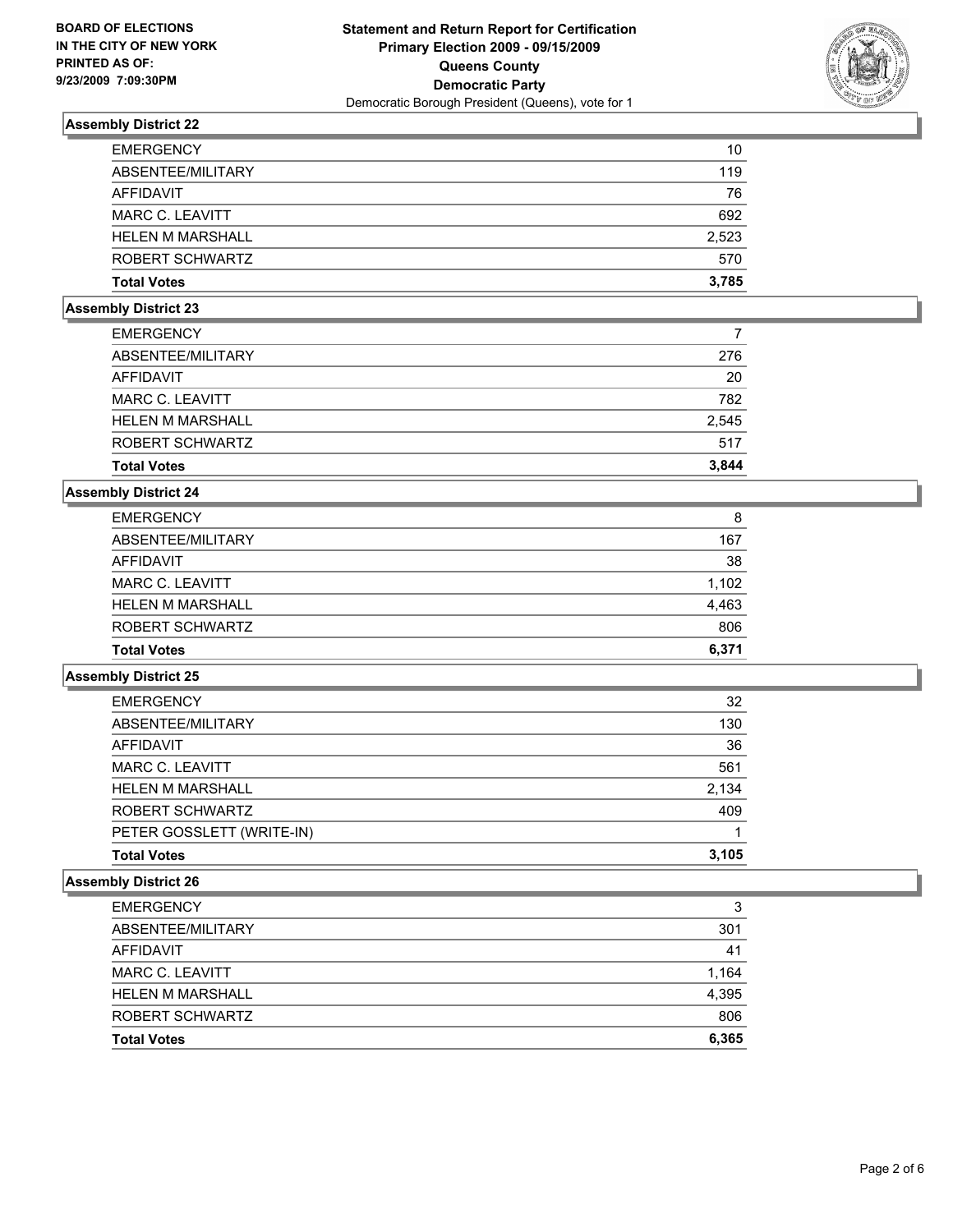

| <b>EMERGENCY</b>          | 16    |
|---------------------------|-------|
| ABSENTEE/MILITARY         | 217   |
| <b>AFFIDAVIT</b>          | 33    |
| MARC C. LEAVITT           | 652   |
| <b>HELEN M MARSHALL</b>   | 2,964 |
| ROBERT SCHWARTZ           | 530   |
| ALBERT COHEN (WRITE-IN)   | 9     |
| DAVID SCHWARTZ (WRITE-IN) |       |
| <b>Total Votes</b>        | 4.156 |

## **Assembly District 28**

| <b>Total Votes</b>      | 5.385 |
|-------------------------|-------|
| ROBERT SCHWARTZ         | 695   |
| <b>HELEN M MARSHALL</b> | 3,663 |
| MARC C. LEAVITT         | 1.027 |
| AFFIDAVIT               | 40    |
| ABSENTEE/MILITARY       | 314   |
| <b>EMERGENCY</b>        | 19    |

# **Assembly District 29**

| <b>EMERGENCY</b>          | 3     |
|---------------------------|-------|
| ABSENTEE/MILITARY         | 157   |
| <b>AFFIDAVIT</b>          | 61    |
| MARC C. LEAVITT           | 502   |
| <b>HELEN M MARSHALL</b>   | 4,922 |
| ROBERT SCHWARTZ           | 439   |
| JOHN W. CRONIN (WRITE-IN) |       |
| <b>Total Votes</b>        | 5.864 |

#### **Assembly District 30**

| <b>Total Votes</b>         | 3,320 |
|----------------------------|-------|
| DAVID J ROSASCO (WRITE-IN) | 2     |
| ROBERT SCHWARTZ            | 308   |
| <b>HELEN M MARSHALL</b>    | 2,261 |
| <b>MARC C. LEAVITT</b>     | 749   |
| <b>AFFIDAVIT</b>           | 37    |
| ABSENTEE/MILITARY          | 79    |
| <b>EMERGENCY</b>           | 7     |

| <b>EMERGENCY</b>                  | 16    |
|-----------------------------------|-------|
| ABSENTEE/MILITARY                 | 225   |
| AFFIDAVIT                         | 38    |
| MARC C. LEAVITT                   | 471   |
| <b>HELEN M MARSHALL</b>           | 3,089 |
| ROBERT SCHWARTZ                   | 415   |
| WILLIAM C THOMPSON JR. (WRITE-IN) |       |
| <b>Total Votes</b>                | 3.976 |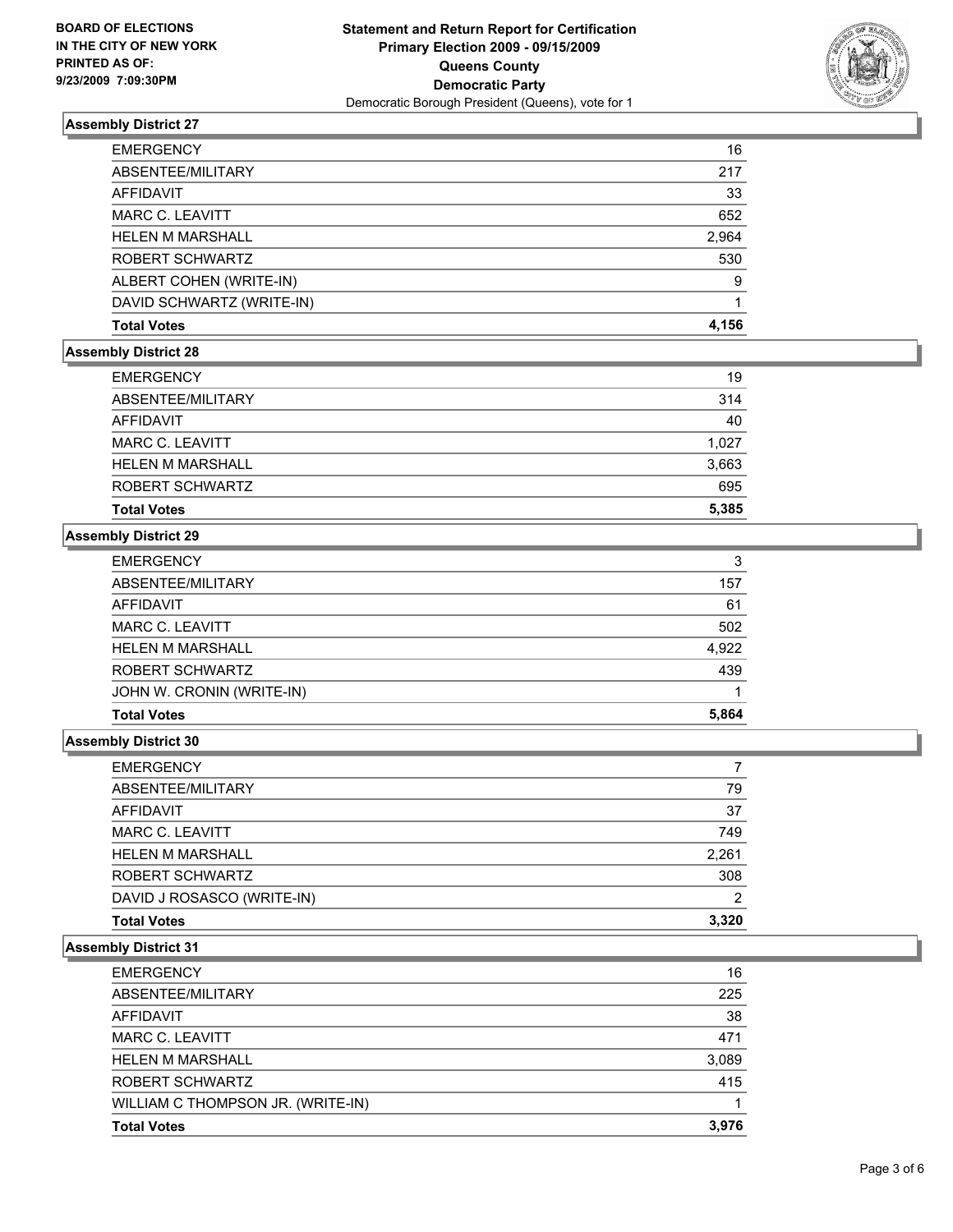

| <b>EMERGENCY</b>             | 18    |
|------------------------------|-------|
| ABSENTEE/MILITARY            | 144   |
| AFFIDAVIT                    | 43    |
| <b>MARC C. LEAVITT</b>       | 489   |
| <b>HELEN M MARSHALL</b>      | 4.616 |
| ROBERT SCHWARTZ              | 475   |
| MIREILLE P. LEROY (WRITE-IN) | 2     |
| <b>Total Votes</b>           | 5.582 |

# **Assembly District 33**

| 465<br>6.190 |
|--------------|
|              |
|              |
| 5,064        |
| 661          |
| 53           |
| 143          |
| 8            |
|              |

# **Assembly District 34**

| <b>EMERGENCY</b>           | 32    |
|----------------------------|-------|
| ABSENTEE/MILITARY          | 90    |
| <b>AFFIDAVIT</b>           | 27    |
| MARC C. LEAVITT            | 743   |
| <b>HELEN M MARSHALL</b>    | 2,650 |
| ROBERT SCHWARTZ            | 425   |
| DAVID J ROSASCO (WRITE-IN) | 4     |
| ROSARIO (WRITE-IN)         |       |
| <b>Total Votes</b>         | 3.823 |

#### **Assembly District 35**

| <b>Total Votes</b>      | 3,832 |
|-------------------------|-------|
| ROBERT SCHWARTZ         | 379   |
| <b>HELEN M MARSHALL</b> | 2,938 |
| MARC C. LEAVITT         | 515   |
| AFFIDAVIT               | 42    |
| ABSENTEE/MILITARY       | 114   |
| <b>EMERGENCY</b>        | 8     |

| <b>Total Votes</b>           | 2.590 |
|------------------------------|-------|
| REV. BILLY TALBOT (WRITE-IN) |       |
| ROBERT SCHWARTZ              | 201   |
| <b>HELEN M MARSHALL</b>      | 1,815 |
| <b>MARC C. LEAVITT</b>       | 573   |
| AFFIDAVIT                    | 22    |
| ABSENTEE/MILITARY            | 96    |
| <b>EMERGENCY</b>             | 2     |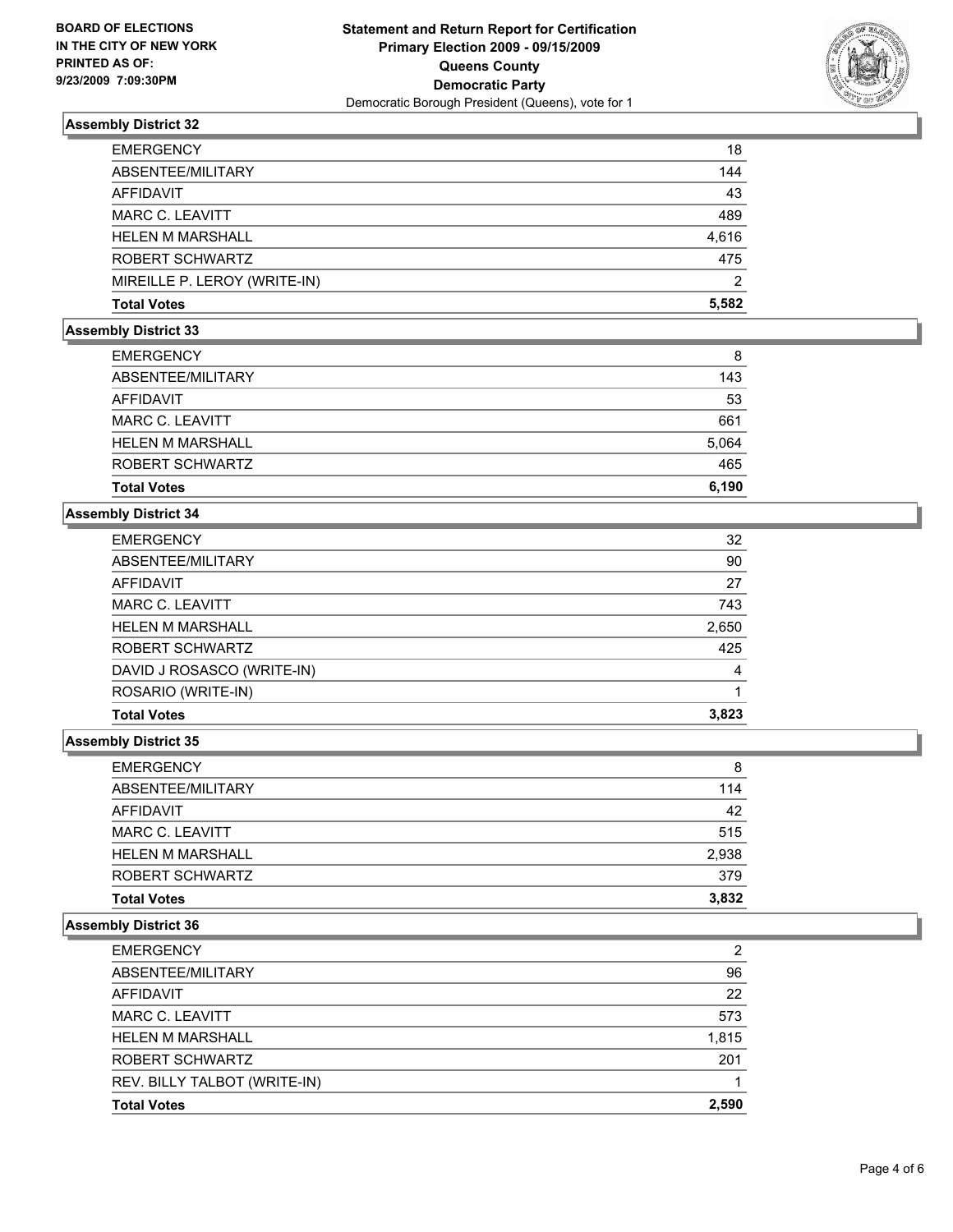

| <b>EMERGENCY</b>        | 15    |
|-------------------------|-------|
| ABSENTEE/MILITARY       | 73    |
| AFFIDAVIT               | 69    |
| MARC C. LEAVITT         | 1.220 |
| <b>HELEN M MARSHALL</b> | 2.642 |
| ROBERT SCHWARTZ         | 408   |
| <b>Total Votes</b>      | 4.270 |

# **Assembly District 38**

| <b>EMERGENCY</b>        | 3     |
|-------------------------|-------|
| ABSENTEE/MILITARY       | 54    |
| <b>AFFIDAVIT</b>        | 11    |
| <b>MARC C. LEAVITT</b>  | 439   |
| <b>HELEN M MARSHALL</b> | 1.629 |
| ROBERT SCHWARTZ         | 327   |
| <b>Total Votes</b>      | 2.395 |

| <b>Total Votes</b>         | 2.658 |
|----------------------------|-------|
| DAVID J ROSASCO (WRITE-IN) | 2     |
| ROBERT SCHWARTZ            | 326   |
| <b>HELEN M MARSHALL</b>    | 1,801 |
| MARC C. LEAVITT            | 529   |
| AFFIDAVIT                  | 28    |
| ABSENTEE/MILITARY          | 39    |
| <b>EMERGENCY</b>           |       |